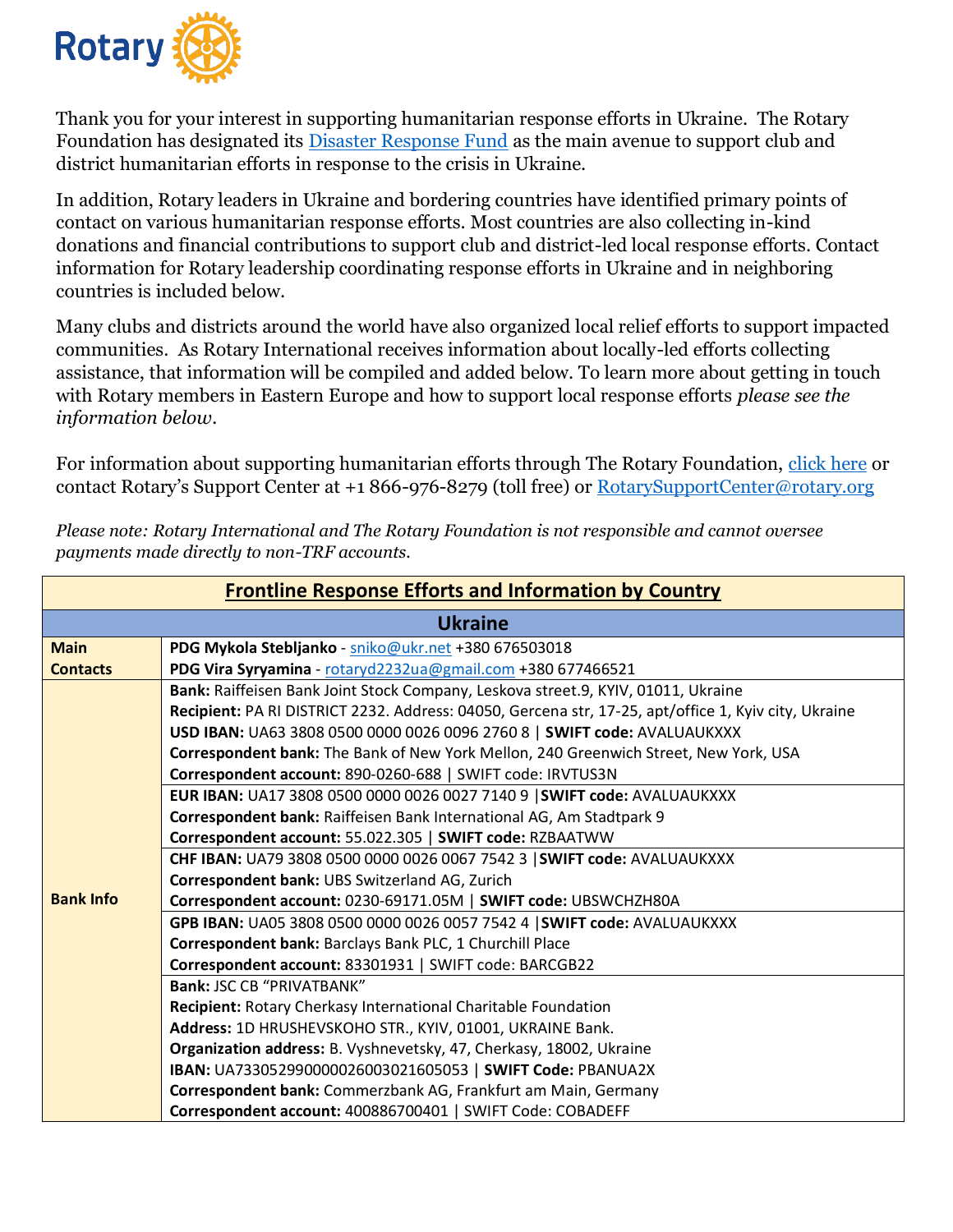| Club &              | District 2232 (includes Ukraine) Ukraine needs your help!                                                                                                                     |  |
|---------------------|-------------------------------------------------------------------------------------------------------------------------------------------------------------------------------|--|
| <b>District</b>     |                                                                                                                                                                               |  |
| <b>Efforts</b>      |                                                                                                                                                                               |  |
| <b>Partner</b>      | Disaster Aid International Contact: Larry Agee klagee@yahoo.com                                                                                                               |  |
| <b>Efforts</b>      |                                                                                                                                                                               |  |
|                     |                                                                                                                                                                               |  |
|                     | <b>Bulgaria</b>                                                                                                                                                               |  |
| <b>Main Contact</b> | Nina Miteva - miteva.nina@yahoo.com +359 887293331 or +359 2806-5909                                                                                                          |  |
|                     |                                                                                                                                                                               |  |
| <b>Housing</b>      | Daniel Marinov - daniel.m.marinov@gmail.com, daniel@danielstandard.com, +359 0896 888 198                                                                                     |  |
| <b>Contact</b>      |                                                                                                                                                                               |  |
|                     |                                                                                                                                                                               |  |
|                     | <b>Czech Republic / Slovakia</b>                                                                                                                                              |  |
| <b>Main Contact</b> | Monika Kociova monika.kociova@gmail.com +421 904 120 998                                                                                                                      |  |
| <b>Housing</b>      | Zina Skornova zinus.skornova@gmail.com +421 948 265 088                                                                                                                       |  |
| <b>Contact</b>      |                                                                                                                                                                               |  |
| <b>Supply</b>       | <b>Committee for International Aid</b>                                                                                                                                        |  |
| <b>Contact</b>      | Contact: Ua.aid.rotary2240@gmail.com                                                                                                                                          |  |
| <b>Bank Info</b>    | Bank: Tatra banka, a.s. Rotary klub Košice Classic (Slovakia) Note: "Help for Ukraine"<br>IBAN: SK03 1100 0000 0029 4112 4258   SWIFT: TATRSKBX                               |  |
| Club &              | Rotary Club Prague International Help for Ukraine!                                                                                                                            |  |
| <b>District</b>     |                                                                                                                                                                               |  |
| <b>Efforts</b>      |                                                                                                                                                                               |  |
| <b>Humanitarian</b> | Rotary District 2240 Humanitarian Hub Košice, Slovakia                                                                                                                        |  |
| <b>Hub</b>          | Contact: František Siska siska.fero@gmail.com or                                                                                                                              |  |
|                     | Monika Kočiová ua.aid.rotary2240@gmail.com +421 904 120 998                                                                                                                   |  |
|                     |                                                                                                                                                                               |  |
|                     | <b>Hungary</b>                                                                                                                                                                |  |
| <b>Main Contact</b> | DG László Frici Németh nlfrici@gmail.com +36 70 886 0012                                                                                                                      |  |
|                     | Bank: MKB Bank Zrt. 1056 Budapest Váci utca 38. Hungary                                                                                                                       |  |
|                     | Recipient: 1911 sz. Magyar Rotary District Clubjainak Szövetsége.                                                                                                             |  |
| <b>Bank Info</b>    | Address: 2000. Szentendre, Sztaravodai út Pf 63, Hungary                                                                                                                      |  |
|                     | EUR IBAN: HU46 1030 0002 1051 5316 4882 0026   Swift code: MKKBHUHB                                                                                                           |  |
|                     | HUF IBAN: HU42 1030 0002 1046 7714 4902 0027   RC Kisvárda                                                                                                                    |  |
|                     | Lithuania                                                                                                                                                                     |  |
| <b>Main Contact</b> | IPDG Viktorija Trimbel Facebook page or Linkedin page                                                                                                                         |  |
|                     | Bank: AB Šiaulių bankas Address: Tilzes g. 149, LT-76348 Siauliai, Lithuania                                                                                                  |  |
|                     | Recipient: Asociacija "Rotary International apygarda 1462"                                                                                                                    |  |
|                     | Account no.: LT737181800003700983   SWIFT code: CBSBLT26                                                                                                                      |  |
| <b>Bank Info</b>    | Bank: AB Šiaulių bankas Address: Tilzes g. 149, LT-76348 Siauliai, Lithuania                                                                                                  |  |
|                     | Account no.: LT677180500007700757   SWIFT code: CBSBLT26                                                                                                                      |  |
|                     | Note: A global grant (GG) of at least EUR 300,000 is being prepared from this account                                                                                         |  |
|                     | International House Vilnius., Lithuanian red cross, Maisto Bankas Lithuania, Blue-Yellow Lithuania                                                                            |  |
| <b>Partner</b>      | # Strongtogether Info for Ukraine Nationals, additional inf                                                                                                                   |  |
| <b>Efforts</b>      |                                                                                                                                                                               |  |
|                     | Location: Suceava, Romania                                                                                                                                                    |  |
| <b>Humanitarian</b> | Name: Romanian Government, DSU (http://www.dsu.mai.gov.ro/)                                                                                                                   |  |
| <b>Hubs</b>         | Contacts: Dan Ioan Cusnir cusnir.dan@gmail.com +40 722373209, Andrei Puiu<br>andrei.expertoptic@gmail.com +40 740751751, Daniel Tanase daniel.tanase@assist.ro +40 726 544643 |  |
|                     | Point of storage: Chisinau, Republic of Moldova                                                                                                                               |  |
|                     | Address: str. Pietrariilor 1/3, Viorica Ghelbet, +373 79395531                                                                                                                |  |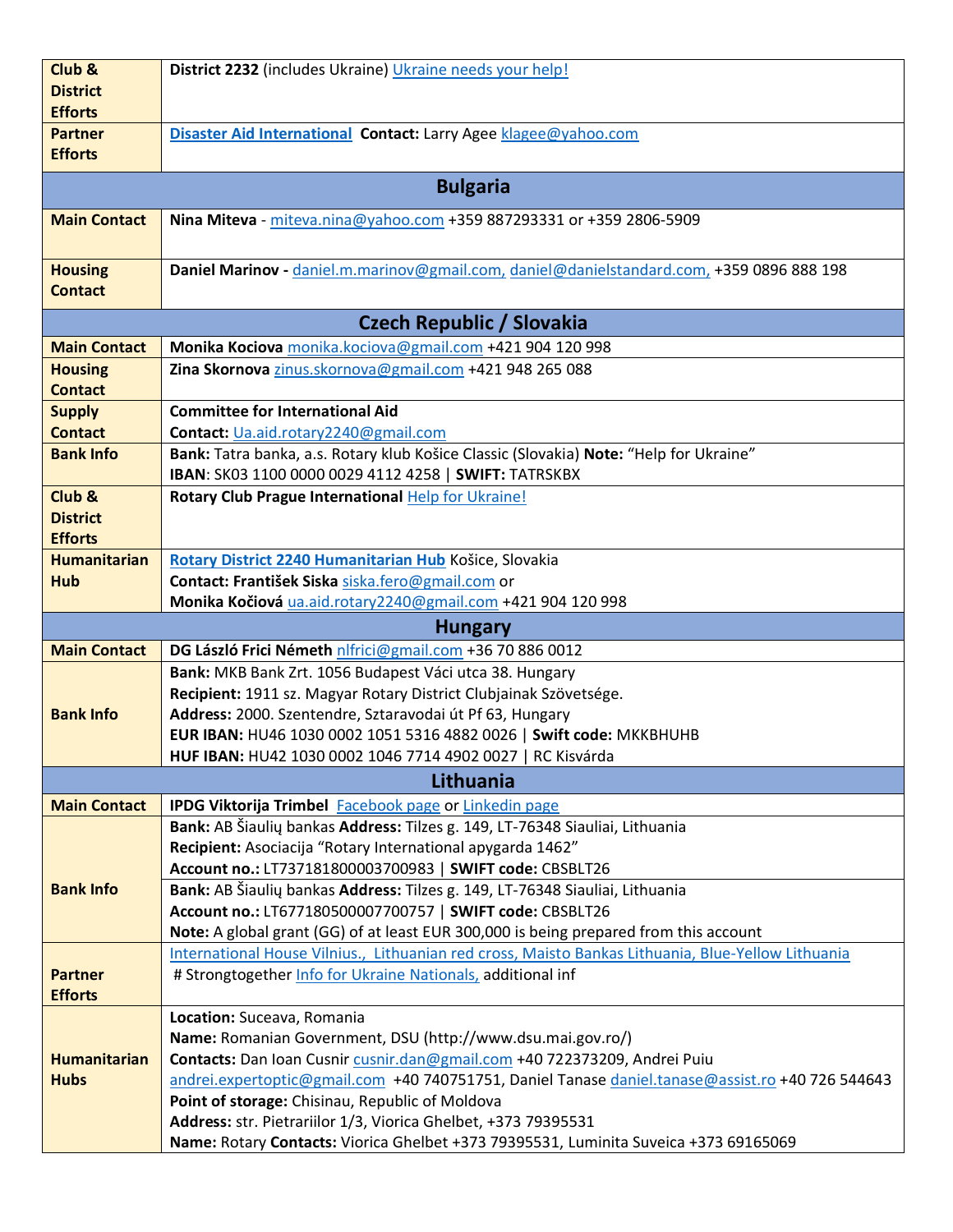| <b>Poland</b>       |                                                                                                       |  |
|---------------------|-------------------------------------------------------------------------------------------------------|--|
| <b>Main Contact</b> | DGE Piotre Jankowski pedrojankowski@wp.pl +48 668 404 565                                             |  |
| <b>Housing</b>      | Ilona Nowacka ilonanowacka126@gmail.com +48 600 983 488                                               |  |
| <b>Contact</b>      |                                                                                                       |  |
|                     | Santander Bank Polska. RC Zamość Ordynacki ul. Lubelska 36A, lok.10, 22-400 Zamość.                   |  |
|                     | Note: "Help for Ukraine"                                                                              |  |
| <b>Bank Info</b>    | PL IBAN: PL78 1090 2590 0000 0001 3763 5773   SWIFT/BIC: WBKPPLPP                                     |  |
|                     | USD IBAN: PL 29 1090 2590 0000 0001 4983 9158   SWIFT/BIC: WBKPPLPP                                   |  |
|                     | EUR IBAN: PL 42 1090 2590 0000 0001 4983 9118   SWIFT/BIC: WBKPPLPP                                   |  |
|                     | Location: Zamosc, Poland                                                                              |  |
|                     | Address: Hurtownia FRUKTOS, ul. Przemysłowa 21, 22-400 Zamość Name: Rotary                            |  |
|                     | Contact: Andrzej Górski a.gorski@rotary.org.pl +48 509633961                                          |  |
|                     | Zamosc, Jarosław, Przemyśl                                                                            |  |
| <b>Humanitarian</b> | <b>Primary Polish contacts:</b>                                                                       |  |
| <b>Hub</b>          | - Kristina Yalanskaya, +48880446040, +375291244355, yalanskaya.kristina@gmail.com                     |  |
|                     | - Ryszard Łuczyn, +48785101102, r.luczyn@rotary.org.pl                                                |  |
|                     | <b>IMPORTANT!</b> Before shipping contact us to figure out the hub.                                   |  |
|                     | Ukrainian hub (Lviv): Oleksiy Dehtyarenko, +380673408272, alesio79@ukr.net                            |  |
|                     | Romania & Moldova                                                                                     |  |
| <b>Main Contact</b> | DG Adrian Luca lucaadrian61@yahoo.com +40 744610543                                                   |  |
| <b>Housing</b>      | Jeton Mehmeti jetonmehmeti@gmail.com +38345600584                                                     |  |
| <b>Contact</b>      |                                                                                                       |  |
|                     | RON - RO35 BTRL 0130 1205 M650 1810                                                                   |  |
| <b>Bank Info</b>    | USD - RO22 BTRL 0130 2205 M650 1800                                                                   |  |
|                     | EUR - RO88 BTRL 0130 4205 M650 18XX                                                                   |  |
|                     | Location: Suceava, Romania                                                                            |  |
|                     | Name: Romanian Government, DSU (http://www.dsu.mai.gov.ro/)                                           |  |
|                     | Contact: Dan Ioan Cusnir cusnir.dan@gmail.com +40 722373209, Andrei Puiu                              |  |
|                     | andrei.expertoptic@gmail.com +40 740751751, Daniel Tanase daniel.tanase@assist.ro +40 726 544643      |  |
|                     | Point of storage: Chisinau, Republic of Moldova                                                       |  |
|                     | Address: str. Pietrariilor 1/3, Viorica Ghelbet, +373 79395531 Name: Rotary                           |  |
| <b>Humanitarian</b> | Contacts: Viorica Ghelbet +373 79395531, Luminita Suveica +373 69165069                               |  |
| <b>Hubs</b>         | <b>ROMANIA NORTH direction:</b>                                                                       |  |
|                     | Rotary humanitarian hub in Baia Mare: Odarca Bout, +40 745 352 265, odarcabout@yahoo.com, Calin       |  |
|                     | Tataru, +40 722 282 194                                                                               |  |
|                     | Ukrainian hub in Rakhiv direction: Yuriy Fedak, + 380672982609, fyuura01@gmail.com                    |  |
|                     | ROMANIA, MOLDOVA direction:                                                                           |  |
|                     | Rotary humanitarian hub in Suceava: Dan Zaharia, +40 722 523 102, Extind@gmail.com,                   |  |
|                     | Adrian Luca +40 744 610 543                                                                           |  |
|                     | Ukrainian hub in Chernivtsi direction: George Zvirid, +380 50 512 8747, gzvirid@gmail.com, Kostiantyn |  |
|                     | Mikichuk, +380 66 666 93 19, kmikicuk@gmail.com                                                       |  |
|                     | <b>ROMANIA BLACK SEA direction</b>                                                                    |  |
|                     | Rotary humanitarian hub in Tulcea: Valentyn Stroia, +380 674829055, valystroia2003@yahoo.com          |  |
|                     | Ukrainian hub in Izmail direction: Volodymyr Sara, +380 675595590, goodwhitewizard@gmail.com          |  |

| <b>Cross-Country efforts</b> |                                                                                                            |  |
|------------------------------|------------------------------------------------------------------------------------------------------------|--|
|                              | <b>Europe Rotaract Ukraine Support-European Rotaract Information Centre (ERIC) - (116 Rotary districts</b> |  |
|                              | reprsenting Rotaract in Europe)                                                                            |  |